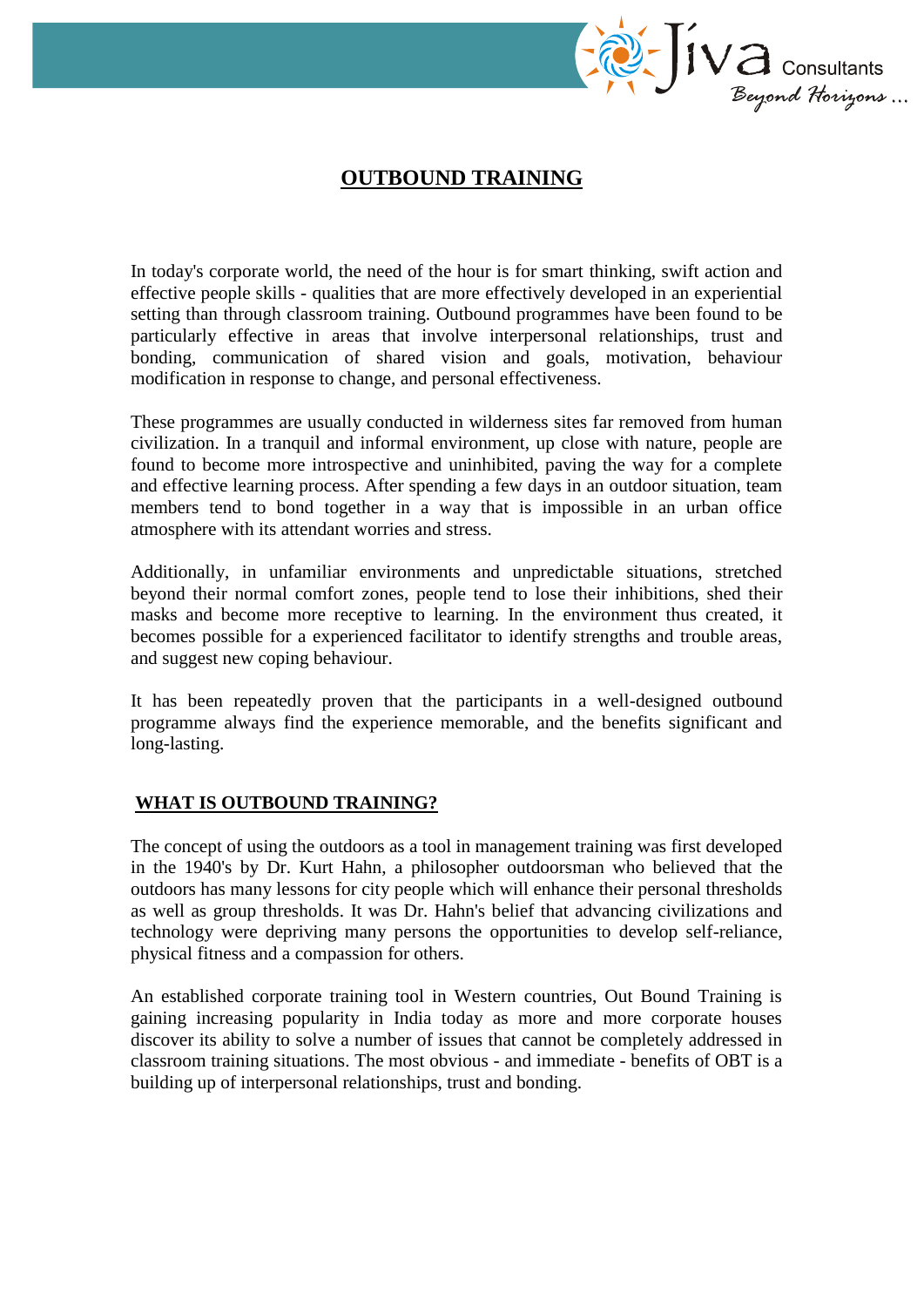

## **WHY OUTBOUND TRAINING?**

## **PHILOSOPHY AND BELIEF:**

- Organizations look to foster the hidden potential, personality traits and team spirit when they send out individuals from varied roles and departments to experiential learning.
- Organizations increasingly look to it as means to rejuvenate and train their employees on the finer nuances of organizational behavior.
- Members seek to learn and foster better relations with colleagues—within their own teams and cross functional teams.
- Various outdoor sports and games help to understand the corporate and organization's philosophy even better. They also help in self-evaluation.
- Out bound activities help develop, sharpen and fine-tune the behavioral skills and qualities of an individual and bring out latent facets of one's personality.

#### **HOW WE DO IT:**

Effective learning entails the possession of four different abilities: concrete experience, reflective observation, abstract conceptualization and active experimentation. People possess and develop different learning styles based on their combination of four abilities. We make sure that outbound learning cycle is complete by taking the participants through this experimental learning cycle.